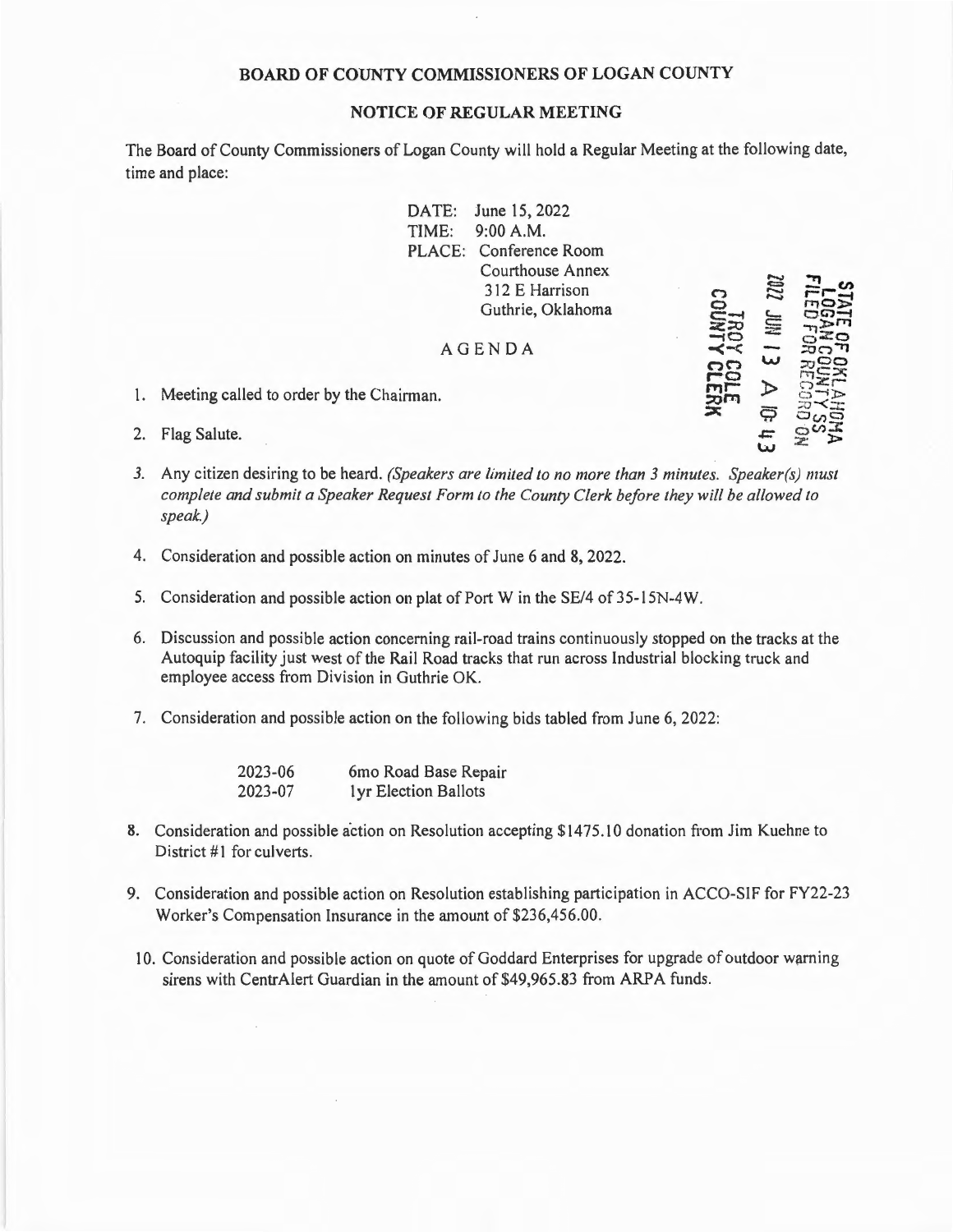## **Board of County Commissioners of Logan County**

*June 15, 2022 Continued* 

11. Consideration and possible action on Detention Transportation Claims:

April 2022 May 2022 \$1043 .11 \$1575.39

12. Consideration and possible action on the following juvenile detention service agreements for FY22-  $23:$ 

| Canadian County Juvenile Detention | \$36.00/per day |
|------------------------------------|-----------------|
| Craig County Detention Center      | \$25.00/per day |
| <b>Tulsa County</b>                | \$68.25/per day |

- 13. Consideration and possible action on Cooperative Service Agreement with USDA-APHIS for wildlife services for FY22-23, in the amount of \$2400.00.
- 14. Consideration and possible action on agreement with Total Assessment Solutions Corp (TASC) in the amount of \$40,000.00 for FY22-23 valuation services for the Assessor's Office.
- 15. Consideration and possible action on Software Support Agreement with LandMark in the amount of \$8650.00 for FY22-23 for the Assessor's Office.
- 16. Consideration and possible action on FY 22-23 agreement with VistaCom, in the amount of \$4,366.00, for Eventide Maintenance.
- 17. Consideration and possible action on FY 22-23 agreement with LeadsOnline, in the amount of \$3526.00, for Sheriff's Office.
- 18. Consideration and possible action on FY 22-23 Planned Maintenance Agreement with Clifford Power Systems, in the amount of \$1170.00, for Sheriff's Office.
- 19. Consideration and possible action on FY 22-23 extended warranty agreement with iTouch Biometrics LLC, in the amount of \$2480.00, for Sheriff's Office.
- 20. Consideration and possible action on FY 22-23 Inmate Communications Service Subscriber Agreement with NCIC Inmate Communications, for Sheriff's Office.
- 21. Consideration and possible action on FY 22-23 Service Fee for Regional Organized Crime Information Center (ROCIC), in the amount of \$300.00, for Sheriff's Office.